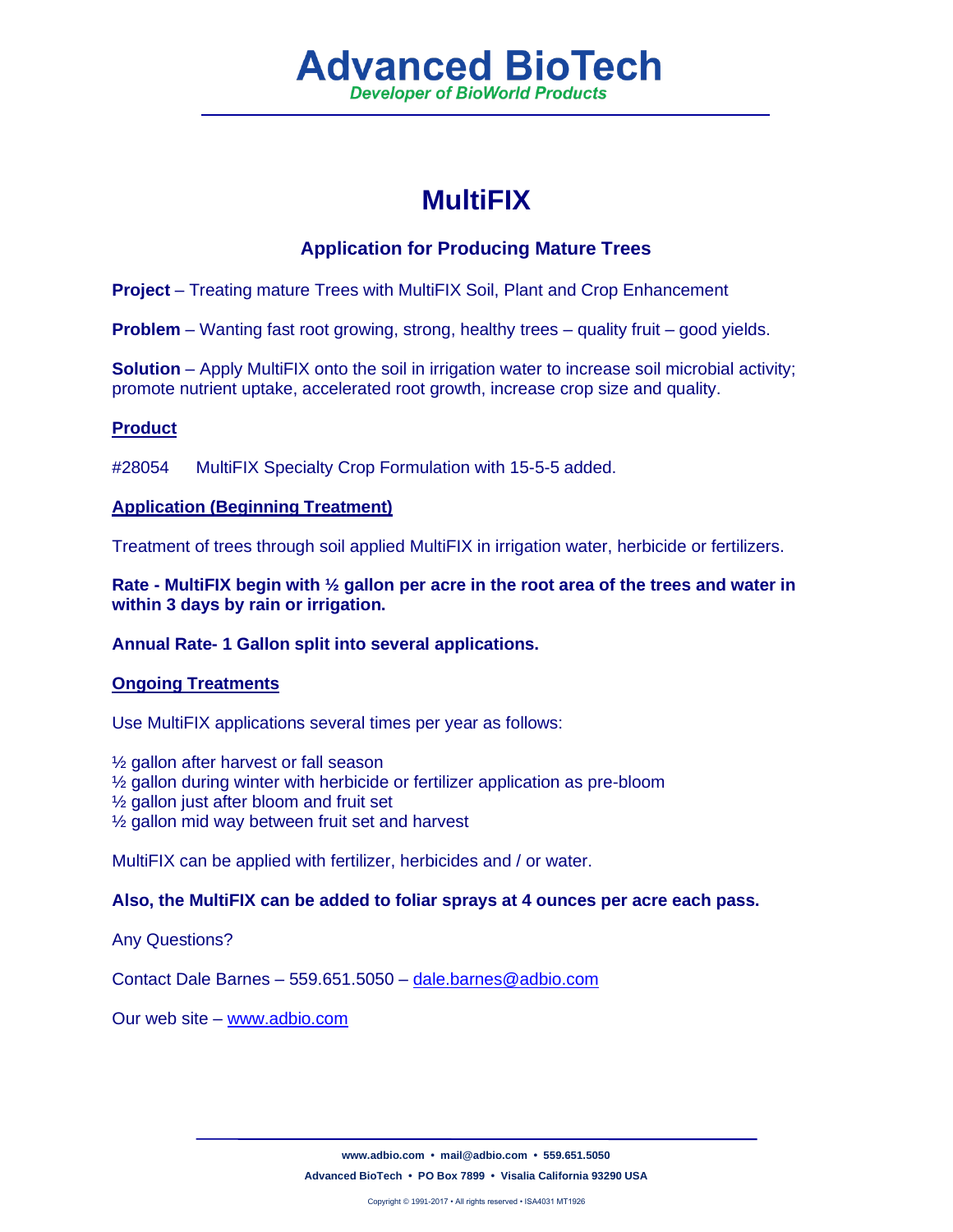## **MULTIFIX™ SUGGESTED APPLICATIONS**

**Advanced BioTech Developer of BioWorld Products** 

**Combine MultiFIX™ with the proper plant fertilizer, nutrient and weed/pest management programs for maximum crop yield and increased quality.**

**Rate: Dependent on the "Total Crop Value" –**

- **Low income crops such as grains - 1/8 to ¼ gallon per acre.**
- **Many crops such as vegetables and fruit – 1 to 4 gallons per acre**
- **Special high income crops – 3 to 10 gallons per acre**

Note: The MultiFIX can be used at rates of one pint  $\frac{1}{6}$  gallon = 16 ounces) per acre with some results.

Higher amounts may be used as crop economics dictate - 10 gallons per acre per season - such as on high yielding strawberry fields or other high income crops.

#### *General Suggestions:*

- MultiFIX<sup>™</sup> should be applied several times per year depending on the crop.
- MultiFIX™ is applied at the minimum rate of ⅛ gallon (16 ounces) per crop acre per application. MultiFIX<sup>™</sup> can be tank mixed with fertilizers, herbicides or other pesticides. (A jar test is recommended when mixing additional agricultural products).
- MultiFIX<sup>™</sup> requires no agitation.
- MultiFIX<sup>™</sup> may also be applied safely through micro-irrigation systems, drip-sprinkler systems or flood irrigation.
- Broadcast may have advantages over banding in field crops.
- Mechanical or irrigation/rainfall incorporation is recommended within three days of application. (Incorporate immediately in temperatures above 85ºF, 29ºC.)

#### **Mixing:**

MultiFIX™ should be introduced into the tank as follows:

- 1. Water
- 2. Fertilizer and/or Pesticide
- 3. MultiFIX™

**[www.adbio.com](http://www.adbio.com/) • [mail@adbio.com](mailto:mail@adbio.com) • 559.651.5050 Advanced BioTech • PO Box 7899 • Visalia California 93290 USA**